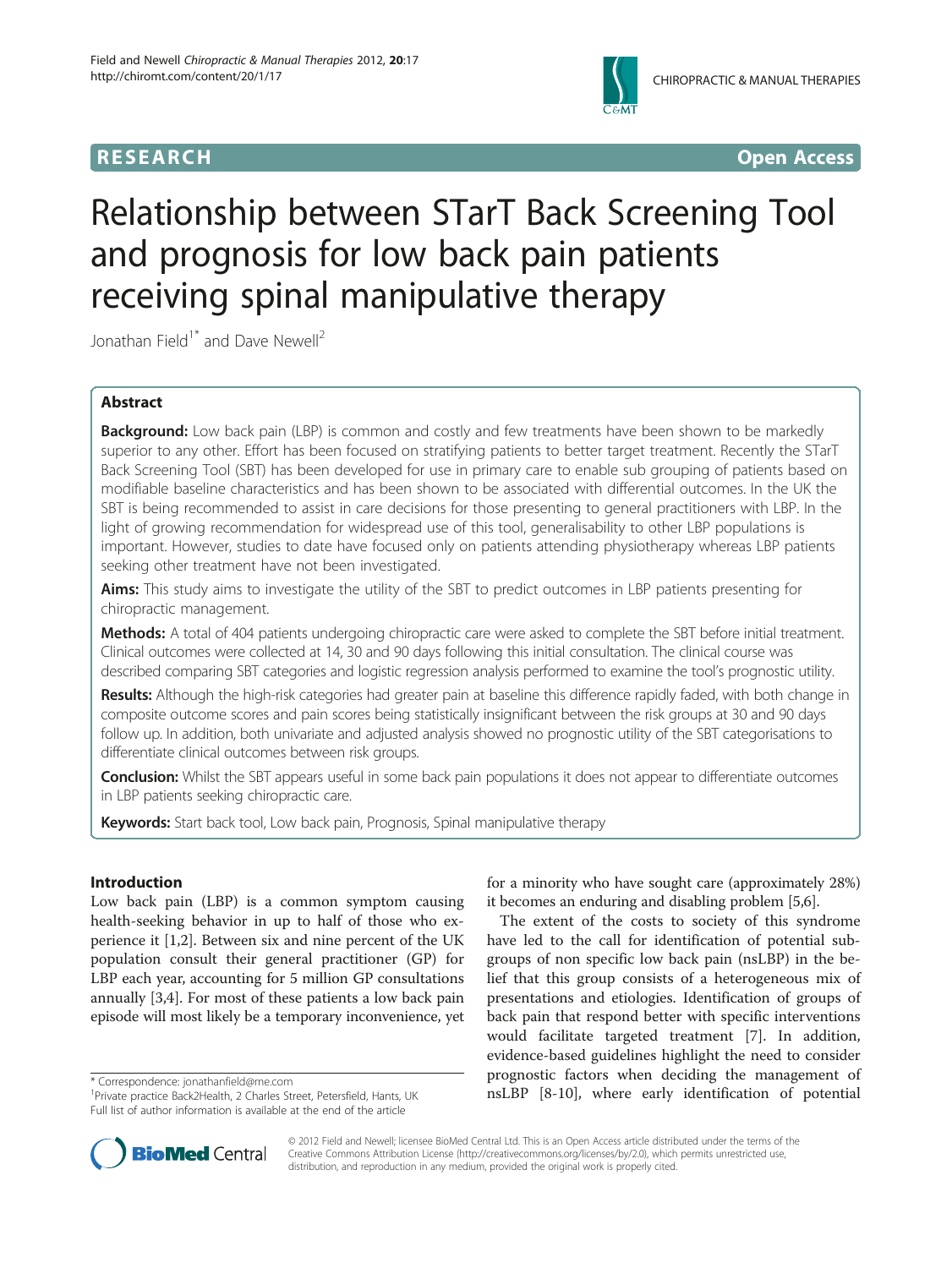barriers to recovery may help guide treatment aimed at secondary prevention of persistent back pain [\[11,12\]](#page-6-0).

In the absence of serious pathology, recovery from back pain in individuals from the general back pain population as well as those seeking help from chiropractors is only weakly related to physical findings [\[13-17](#page-6-0)], with only a small number of condition specific factors associated with poor prognosis [[13,18,19](#page-6-0)]. However, psychological factors are found to influence future disability, pain and self reported improvement in LBP patients presenting to GPs, secondary care services and surgery [\[20-23\]](#page-6-0). This has led to guidelines recommending that non-physical factors be considered when setting the treatment for LBP patients [[8-10](#page-6-0)]. In chiropractic LBP populations the significance of psychological factors is less certain as exploratory studies have found little or no correlation with outcomes [\[14,24-26\]](#page-6-0).

The STarT Back Tool (SBT) has recently been developed to help primary care practitioners make care decisions about the likely need LBP patients have for secondary prevention based on modifiable risk factors for poor outcome [\[20](#page-6-0)]. The SBT places patients into one of three categories (Low, Medium and High) of risk for having persisting LBP with disability. In a recent trial, patients whose care had been stratified using the SBT to receive either advice alone, 'standardised' physiotherapy or psychologically based care with physiotherapy had lower disability at 4 and 12 months than those patients undergoing usual care as directed by the clinical judgment of a physiotherapist [[27\]](#page-6-0). As a consequence of those studies the SBT is being recommended by commissioning services in the UK NHS to guide care pathways for those presenting to GP with LBP. Whilst the feasibility of using the SBT in a chiropractic patient population has been demonstrated [\[28\]](#page-7-0), as yet, no appraisal of the prognostic utility of grouping individuals seeking chiropractic care has been published.

This paper investigated whether nsLBP patients classified in the high-risk (complex psychosocial) group by the SBT do less well with chiropractic care than those either at low risk or medium risk groups.

#### Methods

#### Subjects and procedure

Consecutive patients aged over 16 presenting with nsLBP to one of six chiropractic clinics in the south of England were asked, as part of normal practice to complete the Bournemouth Questionnaire (BQ) [\[29](#page-7-0)] either at the clinic or on-line before their first visit. Those doing so on line were additionally asked to complete the SBT. Patients were presented with a consent form when they completed pre-examination forms online, via a web page. In these practices patients who start treatment are emailed outcome assessment questionnaires consisting of the BQ and a Patients Global Impression of Change (PGIC), at 14, 30 and 90 days following their initial visit.

#### **Outcomes**

For this study, the primary outcome was the PGIC. In addition we also measured pain as derived from the pain sub-scale of the BQ and total BQ scores. Patients were categorised into the three SBT risk groups using the method as described by Hill et al. [\[20,](#page-6-0)[30](#page-7-0)]. For each of the follow up points, all outcomes were dichotomized. Thus poor outcome was defined by a PGIC response of better or much better (score of  $\lt 6$ ) [[31](#page-7-0)], a change in pain of less than or equal to  $(\leq)2$  points [\[32\]](#page-7-0) and a change in total BO of ≤ 46% [[33](#page-7-0)]. Recently, both the PGIC and BQ have been recommended as preferred measurements by the 'Any Qualified Provider Resource Centre' (UK, NHS) for monitoring outcomes in low back pain patients [\[34\]](#page-7-0).

#### Analysis

General characteristics of the patient sample were calculated as means and proportions with appropriate measures of variance. Differences between categorical baseline characteristics were determined using  $\chi^2$ , or Pearson  $\chi^2$  test for trend. Further, a Kolmogorov-Smirnov test revealed significant deviation from Gaussian distributions for pain and total BQ data, despite using logarithmic transformation. Consequently differences within these variables across SBT categories were analysed using Kruskal Wallis tests, whereas change scores revealed a Gaussian distribution and were analysed using a one-way ANCOVA adjusted for baseline scores.

To determine any associations between baseline SBT categorisation and the outcomes univariate logistic regression analysis was carried out using the SBT categorisation as the independent variable and the dichotomised outcomes (PGIC, change in pain and change in total BQ) as dependent variables at each of the follow up time points. This analysis was repeated after sub grouping by gender, but only for the PGIC as a dependent variable. Finally, adjusted models for predicting poor outcome as defined by the PGIC were constructed with an entry criterion for significant variables of  $p < 0.15$  and retention at  $p < 0.05$ using a binary logistic analysis forward LR procedure. All statistical analyses were performed using statistical software SPSS (v17.0, SPSS Inc., Chicago IL).

#### Ethics

Ethics for this study were sought and approved by the Research and Ethics subcommittee of the Anglo-European College of Chiropractic Research Committee.

#### Results

A total of 819 patients presented with nsLBP between March and November 2011. Four hundred and five were ineligible to participate in the study, as they did not complete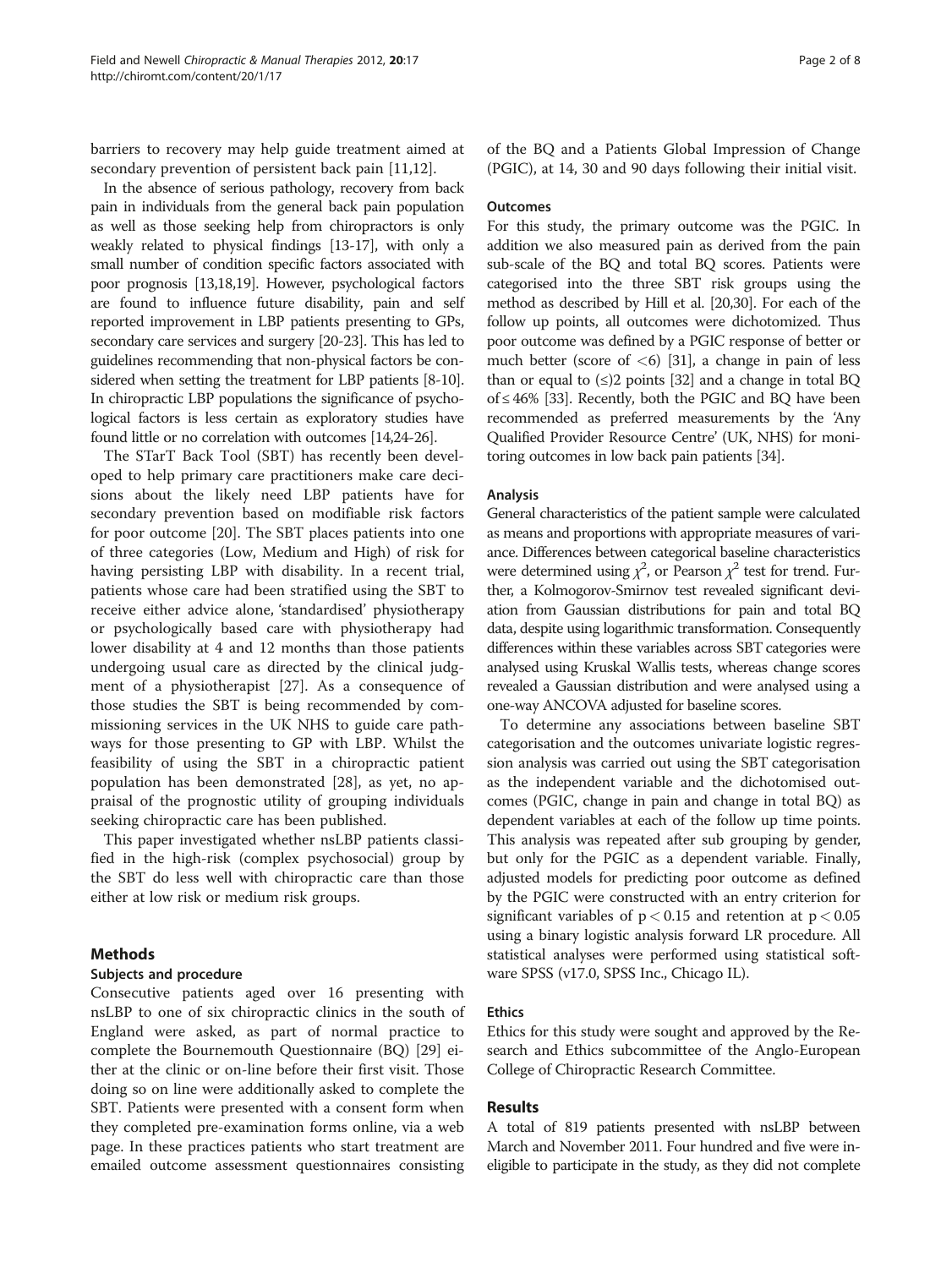the initial forms online. There was no difference  $(p > 0.05)$ in gender, duration, or BQ scores at presentation or in pain and BQ scores at 90 days follow up between those submitting the forms online and those doing so at the clinic. However at presentation those completing the forms online and so being included in this study had slightly less pain (mean (SD) 6.2(2.0) versus 6.6(2.2), p0.04) and were younger (44.7 (15) versus 48.9(15.4) years,  $p < 0.01$ ). Four hundred and four individuals completing the forms online were categorized by the SBT at the study inception. Of these 168 (41.6%), 129 (31.9%) and 107 (26.5%) were at low, medium or high risk of poor outcome at baseline respectively. Numbers of participants at follow up within each SBT group and percentage response rates are shown in Figure 1. The number of treatments received across the three SBT categories were; low (4.1(2.4)); medium (4.3 (2.4)) and high (4.4 (2.6)). There were no significant differences in treatment visits between SBT categories ( $p = 0.54$ ).

Table 1 shows the demographic and condition specific characteristics within each SBT risk group. Only the proportions of those patients with pain above the knee, higher baseline pain and greater total BQ scores differed between the SBT categories. The distribution of duration of back pain in the complete sample was 56.2%, 12.4% and 31.4% for less than 1 month, 1–3 months and greater than 3 months respectively. These proportions were similar across the SBT risk groups.

| Page 3 of 8 |  |  |  |
|-------------|--|--|--|
|-------------|--|--|--|

Table 1 Descriptive analysis of baseline variables across Start Back Tool (SBT) categories

| <b>Variables</b>         | <b>SBT Category</b> |                              |                     |  |  |
|--------------------------|---------------------|------------------------------|---------------------|--|--|
|                          | Low<br>$(n = 168)$  | <b>Medium</b><br>$(n = 129)$ | High<br>$(n = 107)$ |  |  |
| Mean age (SD)            | 45.4 (15.1)         | 45.9 (15.0)                  | 45.8 (14.1)         |  |  |
| Female                   | 54.8%               | 52.7%                        | 50.5%               |  |  |
| Seen practitioner before | 47.0%               | 59.7%                        | 33.6%               |  |  |
| Leg Pain                 |                     |                              |                     |  |  |
| Above the knee           | 25.5%               | 23.3%                        | 35.5%               |  |  |
| <b>Below the knee</b>    | 6.0%                | 10.9%                        | 12.1%               |  |  |
| $>$ 30 days pain in year | 41.1%               | 41.1%                        | 38.3%               |  |  |
| Recurring                | 69.6%               | 65.9%                        | 59.8%               |  |  |
| <b>Duration</b>          |                     |                              |                     |  |  |
| $<$ 1 month              | 54.8%               | 53.5%                        | 61.7%               |  |  |
| $1-3$ months             | 14.3%               | 14.0%                        | 7.5%                |  |  |
| $>3$ months              | 31.0%               | 32.6%                        | 30.8%               |  |  |
| Median Pain (25, 75)     | $5(4-7)$            | $7(6-8)$                     | $7(6-9)$            |  |  |
| Median BQ (25, 75)       | 24 (14 - 33)        | 36 (30-44)                   | 45 (34–54)          |  |  |

 $*P < 0.05$  (Chi<sup>2</sup> test for trend).  $*p < 0.001$ , (Kruskal-Wallis).

Table [2](#page-3-0) shows the total BQ and pain scores over time for each of the SBT categories. Pain and total BQ scores differed significantly between the SBT risks groups at

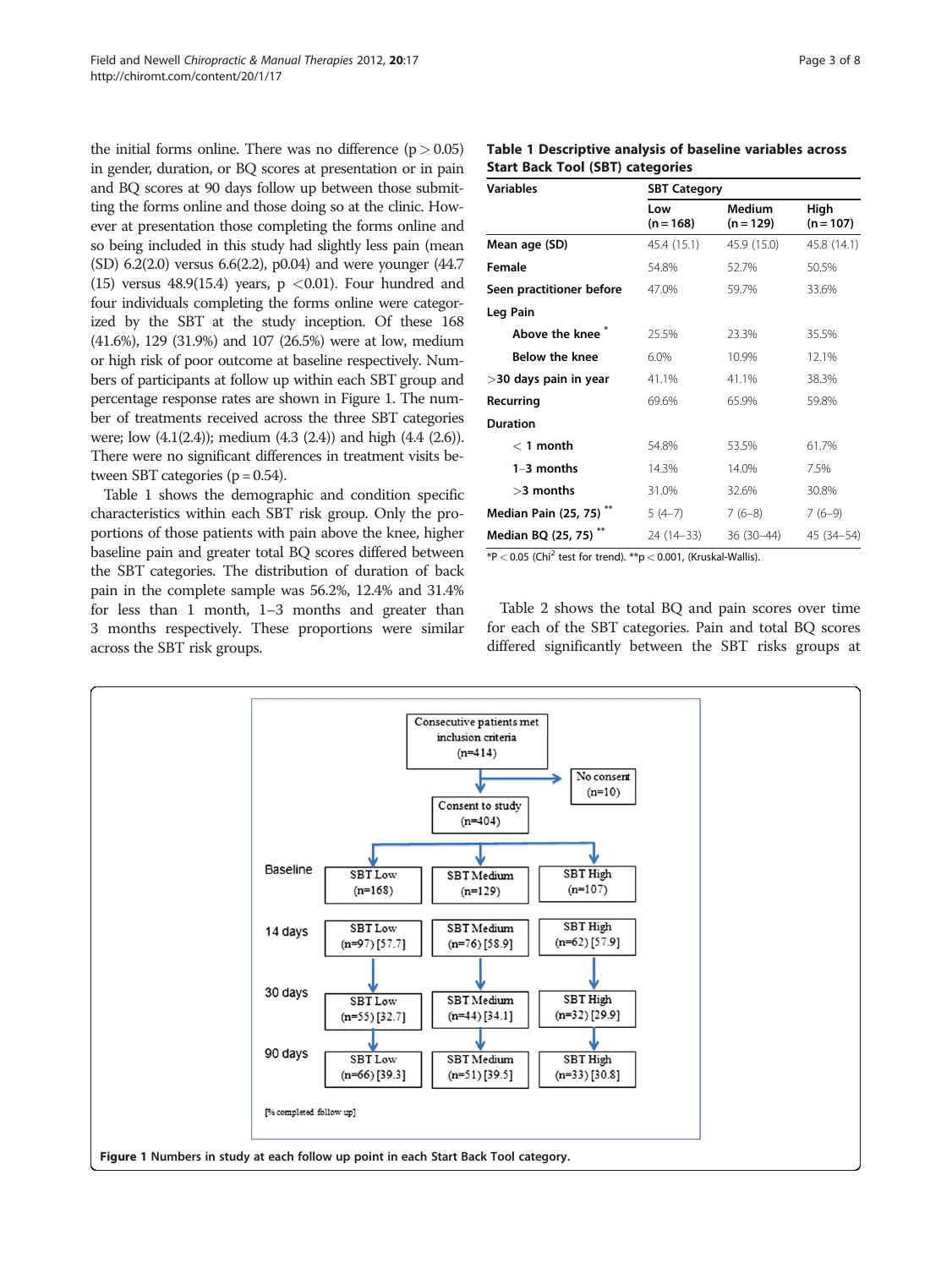|        | SBT Category 14 days $(n = 235)$ |                                              | 30 days $(n = 131)$ |                                                                                              | 90 days $(n = 150)$ |            |
|--------|----------------------------------|----------------------------------------------|---------------------|----------------------------------------------------------------------------------------------|---------------------|------------|
|        |                                  | Median Pain (25, 75) Median BQ (25, 75) ** K |                     | <sup>"</sup> Median Pain (25, 75) Median BQ (25, 75) Median Pain (25, 75) Median BQ (25, 75) |                     |            |
| Low    | $2(1-3)$                         | $10(3-18)$                                   | $1(1-3)$            | $6(2-14)$                                                                                    | $1(1-2)$            | $5(0-15)$  |
| Medium | $2(1-5)$                         | $12(3-26)$                                   | $2(1-4)$            | $10(5-21)$                                                                                   | $1(1-4)$            | $8(0-18)$  |
| High   | $3(1-5)$                         | $20(8-33)$                                   | $2(0-3)$            | $6(2-20)$                                                                                    | $2(0-3)$            | $10(3-22)$ |

<span id="page-3-0"></span>Table 2 Pain, total BQ scores and proportion of subjects with a poor outcome across Start Back Tool (SBT) categories at 14, 30 and 90 days follow up

 $^{**}$ p  $<$  0.001, (Kruskal-Wallis),  $^{*}$ Patients Global Impression of Change  $<$  6.

baseline, where high-risk groups started with higher scores  $(p < 0.001)$ . The total BQ scores also differed at 14 days follow up ( $p < 0.001$ ). However, any differences between the risk groups were absent by 30 days with all groups achieving very similar scores by 90 days. Mean residual change scores for total BQ and pain are illustrated in Figure 2. These changes are not significantly different between risk categories at any of the follow up time points (Change in Pain: 14 days (ANCOVA.  $F = 1.1$ ,  $p = 0.32$ ); 30 days (ANCOVA. F = 1.4, p = 0.25); 90 days (One way ANCOVA.  $F = 0.5$ ,  $p = 0.62$ ) Change in total BQ: 14 days (ANCOVA.  $F = 0.8$ ,  $p = 0.46$ ); 30 days (ANCOVA.  $F = 0.2$ ,  $p = 0.83$ ; 90 days (ANCOVA.  $F = 0.2$ ,  $p = 0.83$ ).

Table 3 shows the proportion of patients with poor outcome in each SBT group at each follow up point as defined by three dichotomized outcomes. A univariate



logistic regression analysis revealed that SBT categorisations were not statistically associated with the primary outcome (PGIC) at any of the follow up points (Table [4](#page-4-0)) However, the utility of the SBT to discriminate poor outcome using the PGIC did increase over time, with both medium and high risk groups being around 1.7 times the odds of poor outcome by 90 days compared to low risk groups, albeit not statistically significant. A further analysis using this outcome but sub grouping by gender revealed a similar, but again statistically insignificant association. In this analysis only male patients showed any marked association between baseline categorisation by SBT and poor outcome, where those in the medium and high risk groups had 3 times the odds of experiencing poor outcome compared to low risk groups at 90 days. In females however, the SBT had little predictive utility at any follow up point. (Table [5\)](#page-4-0).

Categorising poor outcome as ≤2 points drop in pain, a further analysis revealed no significant association between the SBT and an absence of meaningful change in pain at any follow up point (Table [6](#page-4-0)). This result was also apparent when using dichotomized total BQ change scores as the dependent variable (Table [7](#page-5-0)).

Table 3 Proportions (%) of patients with a poor outcome across Start Back Tool categories defined by cut-off points for each outcome

| Outcomes     | 14 days (n) | 30 days (n) | 90 days (n) |
|--------------|-------------|-------------|-------------|
| <b>PGIC</b>  |             |             |             |
| Low          | 36.1 (35)   | 29.1 (16)   | 18.2 (12)   |
| Medium       | 30.3 (23)   | 29.5 (13)   | 27.5 (14)   |
| High         | 33.9 (21)   | 28.1(9)     | 27.3(9)     |
| $<$ 2 on NRS |             |             |             |
| Low          | 37.9 (33)   | 24.0 (12)   | 23.0 (14)   |
| Medium       | 24.7 (18)   | 26.2(11)    | 24.5 (12)   |
| High         | 32.8 (19)   | 32.3 (10)   | 18.8(6)     |
| ≤47% on BQ   |             |             |             |
| Low          | 28.9 (24)   | 20.4 (10)   | 14.0(8)     |
| Medium       | 29.4 (20)   | 25.6 (10)   | 19.6(9)     |
| High         | 41.5 (22)   | 29.0 (9)    | 18.2(6)     |

PGIC = Patient Global Impression of Change; NRS = Numerical Rating Scale; BQ = Bournemouth Questionnaire.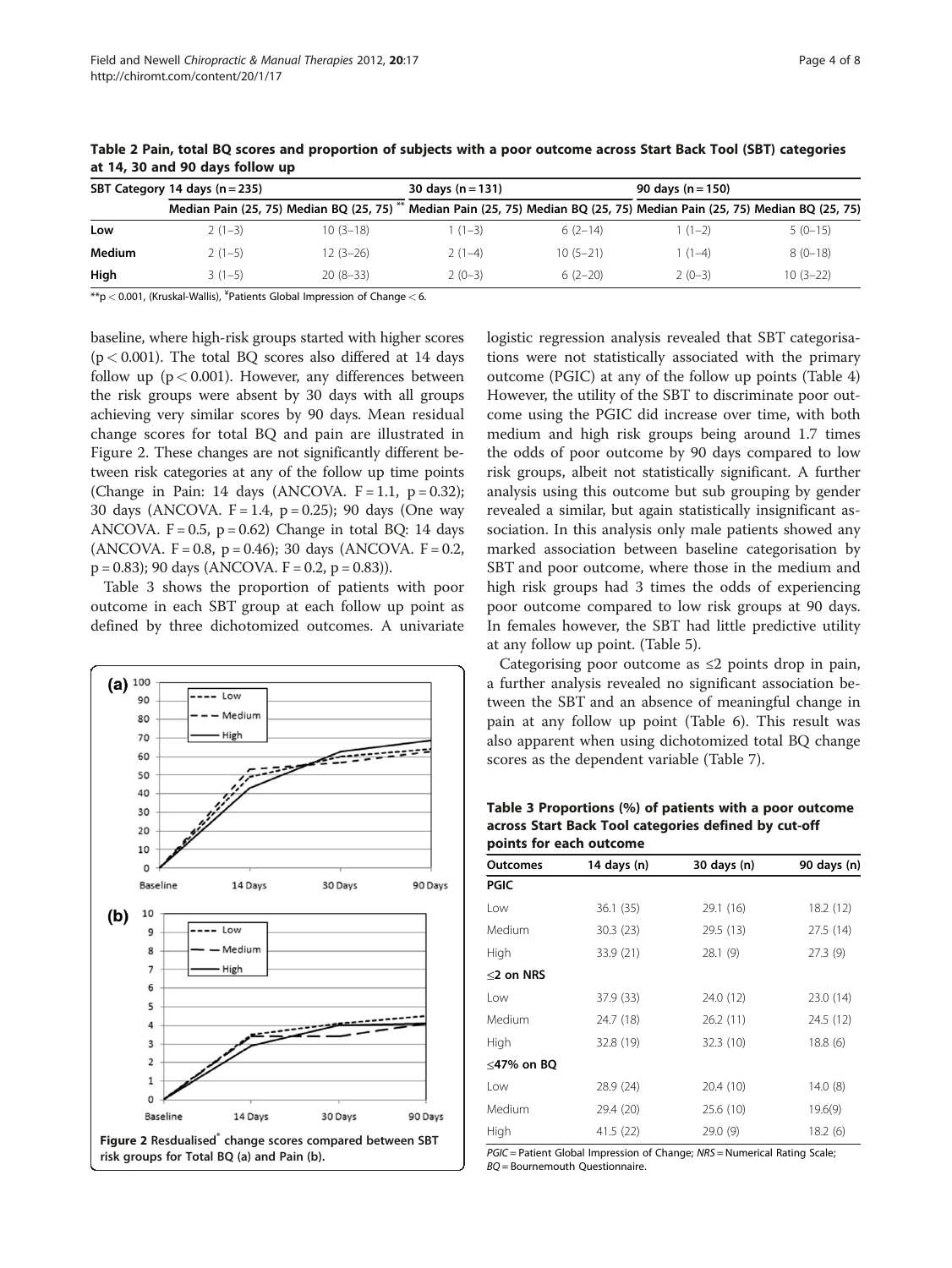<span id="page-4-0"></span>Table 4 Predicting poor outcome (PGIC) at 14, 30 and 90 days for the whole group  $(n = 404)$ 

| <b>SBT</b> | 14 days $(n = 235)$ | 30 days $(n = 131)$ | 90 days $(n = 150)$<br>OR (95% CI) |  |
|------------|---------------------|---------------------|------------------------------------|--|
| Category   | OR (95% CI)         | OR (95% CI)         |                                    |  |
| Low        | 1.0                 | 1.0                 | 1.0                                |  |
| Medium     | $0.8$ (0.4 to 1.5)  | $1.0$ (0.4 to 2.4)  | $1.7$ (0.7 to 4.1)                 |  |
| High       | $0.9$ (0.5 to 1.8)  | $0.9$ (0.4 to 2.5)  | $1.7$ (0.6 to 4.5)                 |  |
|            |                     |                     |                                    |  |

PGIC = Patient Global Impression of Change: SBT = Start Back Tool.

Table 6 Predicting poor outcome (Change in pain  $\leq$  2 points) at 14, 30 and 90 days

| <b>SBT</b>    | 14 days $(n = 218)$        | 30 days (n = 123)           | 90 days $(n = 142)$<br>OR (95% CI) |  |
|---------------|----------------------------|-----------------------------|------------------------------------|--|
| Category      | OR (95% CI)                | OR (95% CI)                 |                                    |  |
| Low           | 10                         | 10                          | 1.0                                |  |
| <b>Medium</b> | $0.5$ (0.3 to 1.1)         | 1.1 $(0.4 \text{ to } 2.9)$ | 1.1 $(0.4 \text{ to } 2.6)$        |  |
| High          | $0.8(0.4 \text{ to } 1.6)$ | $1.5$ (0.5 to 4.1)          | $0.8$ (0.3 to 2.2)                 |  |
|               |                            |                             |                                    |  |

SBT = Start Back Tool.

A forward LR logistic analysis adjusting for all potential baseline predictors (Enter:  $p \le 0.15$ , Retain  $p \le 0.05$ ) resulted in few variables remaining as independent predictors of outcome at the follow up points, with baseline SBT categorisations failing to be retained in any of the models (Table [8](#page-5-0)). Only duration, reoccurrence of the problem and pain for greater than 30 days in the last year provided any prognostic utility and even here the degree of variance explained remained relatively low as did the predictive accuracy.

#### **Discussion**

In this study those categorised by the SBT as being at low risk of having a poor prognosis were somewhat more likely to do well compared to those placed in the medium or high risk groups. However this difference was small and failed to reach any statistical significance in a univariate analysis. In addition the adjusted models at each follow up did not include the SBT tool as a significant predictor of outcome. This result suggests that, in this population at least, the proportion of high-risk patients that improve is not significantly different from those at medium or low risk.

Patients placed in the SBT high-risk group had more adverse BQ and pain scores at presentation. However, there was a greater improvement in these scores in the high-risk group with the result that by the 30-day assessment this difference was no longer evident. These results are partially corroborated by Fritz et al. [[35\]](#page-7-0) who showed that despite high risk patients starting with more pain and disability at baseline they experienced greater improvement over a course of care.

The SBT has been developed to better stratify LBP patients for targeted treatment. Hill et al. (2008) [[20](#page-6-0)]

showed the discriminative ability of this tool to differentiate those who clinically changed on the RMDQ. This was largely based on differences in barriers to recovery, with the high-risk group being defined as having psychological barriers and the medium as having physical barriers. These authors went on to show that the SBT was able to support treatment choice more efficiently than physiotherapists' clinical experience alone. Although this approach has potential to improve outcomes and cost in LBP the generalisability of their results may not be supported by this study.

There may be a number of reasons why this is so. Firstly, this LBP population differs from previous studies in that they were largely self-selecting and sought chiropractic care privately. In addition to this, around 41% of this sample had experienced chiropractic care from the same practitioner previously. This may have led to higher expectations of success which may have impacted on the psychological response of people in this sample. Another possibility is that patients in the various SBT categories within our cohort study received different types of care and that this influenced their recovery. However, communicating with the participating clinicians indicated that they had not accessed the SBT category data, and there were no differences in the number of treatments provided between SBT categories. Despite this, differences in treatment approach cannot be ruled out. It is possible that those placed in the high risk SBT category received care that was consciously or unconsciously delivered by the chiropractor in a way so as to address the patient's psychological requirements. As a development of this idea, the treatment interventions in this study may inherently be similar to the treatment intervention given in Hill et al. (20) for their SBT high-

Table 5 Predicting poor outcome (PGIC) at 14, 30 and 90 days follow up split by gender

| <b>SBT</b> | 14 days            |                    | 30 days            |                    | 90 days             |                             |
|------------|--------------------|--------------------|--------------------|--------------------|---------------------|-----------------------------|
| Category   | OR (95% CI)        |                    | OR (95% CI)        |                    | OR (95% CI)         |                             |
|            | Male $(n = 117)$   | Female $(n = 118)$ | Male $(n=66)$      | Female $(n=65)$    | Male $(n=71)$       | Female $(n = 79)$           |
| Low        | 1.0                | $\Omega$           | l .O               | 1.0                | 1.0                 | 1.0                         |
| Medium     | $1.2$ (0.5 to 3.0) | $0.5$ (0.2 to 1.3) | $0.7$ (0.2 to 2.7) | $1.2$ (0.3 to 4.0) | 3.0 (0.9 to 10.0)   | $0.9$ (0.2 to 3.3)          |
| High       | $1.8$ (0.7 to 5.0) | $0.5$ (0.2 to 1.2) | $0.7$ (0.2 to 3.2) | $1.0$ (0.3 to 4.1) | $3.0$ (0.6 to 16.0) | 1.1 $(0.3 \text{ to } 4.0)$ |

PGIC = Patient Global Impression of Change; SBT = Start Back Tool.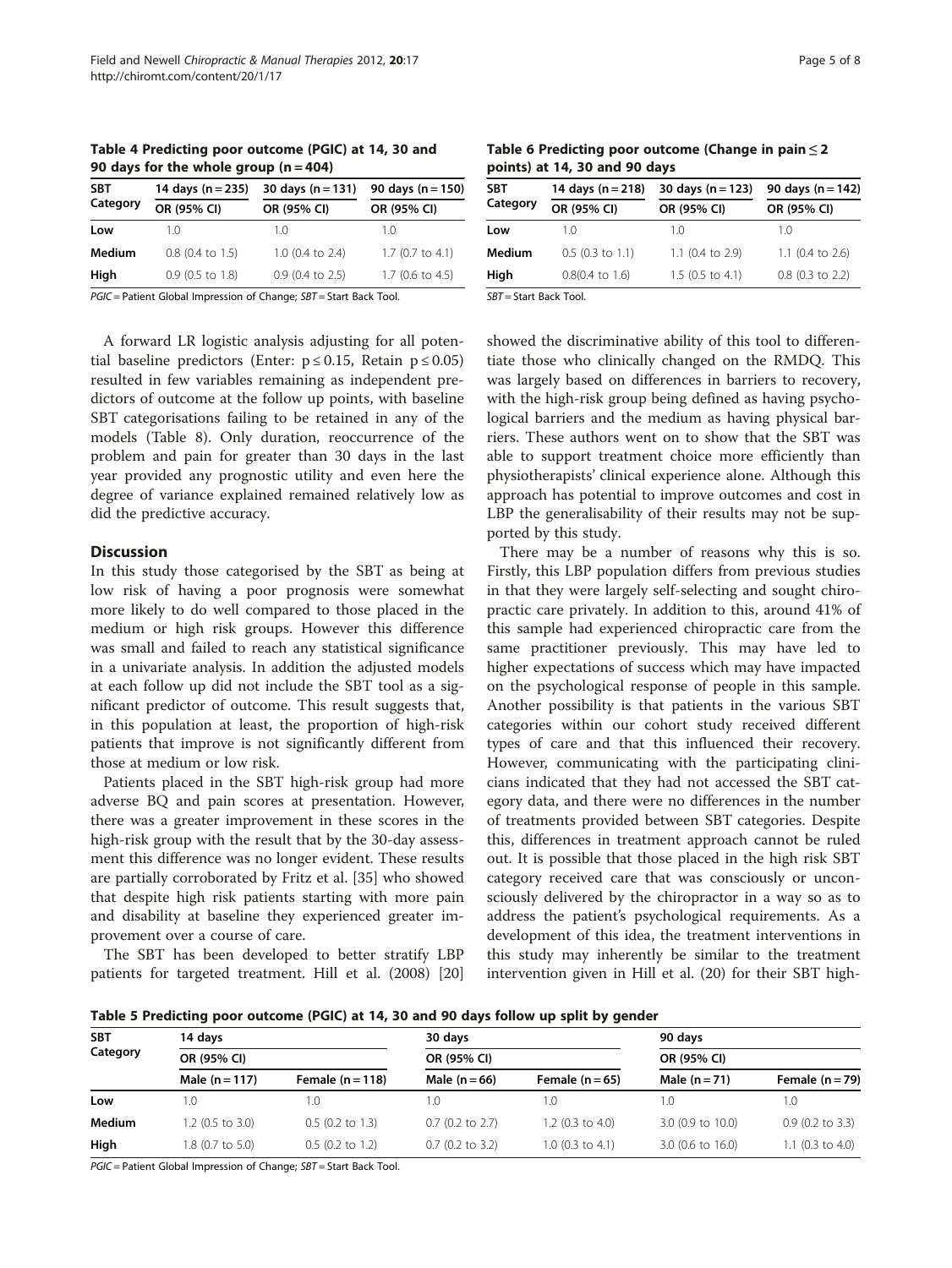<span id="page-5-0"></span>Table 7 Predicting poor outcome (Change in total BQ ≤47%) at 14, 30 and 90

| 14 days $(n = 204)$ | 30 days $(n = 119)$         | 90 days $(n = 136)$         |  |
|---------------------|-----------------------------|-----------------------------|--|
| OR (95% CI)         | OR (95% CI)                 | OR (95% CI)                 |  |
| 10                  | 10                          | 10                          |  |
| $1.0$ (0.5 to 2.1)  | 1.3 (0.5 to 3.6)            | $1.5$ (0.5 to 4.2)          |  |
| $1.7$ (0.8 to 3.6)  | 1.6 $(0.6 \text{ to } 4.5)$ | 1.4 $(0.4 \text{ to } 4.3)$ |  |
|                     |                             |                             |  |

BQ = Bournemouth Questionnaire; SBT = Start Back Tool.

risk group. This would mean that all groups in this study may have received the treatment reserved in the Hill et al. study (20) exclusively for the high risk group, thus masking any initial prognostic information given by the SBT at baseline. However, any treatment effects must be viewed as strongly speculative due to this study's purely observational design.

It has been suggested that patients presenting to chiropractors are a psychologically healthy subgroup with few individuals having levels of adverse psychological factors sufficient to influence their prognosis [[24](#page-6-0)]. In support of this, a narrative review comparing reports of psychological questionnaires applied to chiropractic populations and non-chiropractic populations where the same test tools have been used [[36](#page-7-0)], concluded that those seeing chiropractors were less likely to have adverse scores across a range of psychological domains that have previously been linked to poor prognosis in other LBP populations. In this study 26.5% of patients were categorised by the SBT as in the high-risk group. This suggests that either a significant proportion had potentially adverse psychology, or that the SBT is inappropriately categorizing some of those in this population.

The failure of SBT categorisation in this LBP population to identify those less likely to improve may be because, as a self-selecting subgroup, these individual possess features that negate the impact of otherwise adverse psychology. The possible existence of 'protective' factors in some populations is supported by the presence of higher pain related self-efficacy reducing the impact of raised fear avoidance beliefs in patients with chronic LBP [\[37](#page-7-0)]. Reports from one chiropractic study that has looked at this found more favorable levels of self-efficacy than other reported populations, and higher levels of self-efficacy were found to relate to a better prognosis [\[26](#page-6-0)[,36\]](#page-7-0).

Alternatively a reduction in levels of adverse psychological variables may have occurred during care, therefore reducing their effect on treatment response. In support of this, a systematic review of psychological outcomes from studies involving manipulation describes significantly greater reduction in adverse scores on psychological questionnaires in populations having manipulation when compared to groups receiving verbal interventions (advice, education or handout) or other physical treatments (exercise, electrotherapy, sham manipulation or acupuncture) [\[38\]](#page-7-0). In addition to this, a small study found that a statistically significant reduction in fear avoidance beliefs and catastrophisation as well as improvement in self-efficacy occurred shortly after an initial visit with a chiropractor. Despite baseline levels of these variables not relating to self-reported outcome at one month, post-visit scores did display a weak but significant relationship to outcomes, with those retaining two or more higher variables post-visit having increased odds of a poor outcome [\[26\]](#page-6-0).

Caution however, must be used when interpreting these findings. Firstly, this was not a clinical trial investigating treatment effects and as such it is not possible to ascertain any treatment impact on changes in patients' psychology or symptoms. In addition this population of patients had been drawn from a group of six linked practices and as such may not be representative of the wider population seeking privately funded treatment for LBP.

Table 8 Adjusted models for predicting poor outcome (PGIC) at 14, 30 and 90 days follow up

| Follow up point     | Variables in the equation         | OR (95% CI)                | Nagelkerke <sup>*</sup> | sn/sp |
|---------------------|-----------------------------------|----------------------------|-------------------------|-------|
| 14 days $(n = 235)$ | Pain for $>$ 30 days in year      | 3.2 (1.9 to 5.6)           | 0.26                    | 90/25 |
|                     | Pain (for every 1 point increase) | $0.8$ (0.8 to 0.9)         |                         |       |
| 30 days $(n = 131)$ | Duration                          |                            | 0.32                    | 92/29 |
|                     | $<$ 1 month                       | 1.0                        |                         |       |
|                     | $1-3$ months                      | 5.6 (1.8 to 17.0)          |                         |       |
|                     | $>3$ months                       | $2.4(1.1 \text{ to } 5.5)$ |                         |       |
| 90 days $(n = 150)$ |                                   |                            | 0.45                    | 94/23 |
|                     | Duration                          |                            |                         |       |
|                     | $<$ 1 month                       | 1.0                        |                         |       |
|                     | $1-3$ months                      | 9.3 (3.0 to 29.0)          |                         |       |
|                     | $>3$ months                       | $3.0(1.3 \text{ to } 7.0)$ |                         |       |

 $*$  = variance explained by model; sn = sensitivity; sp = specificity; PGIC = Patient Global Impression of Change.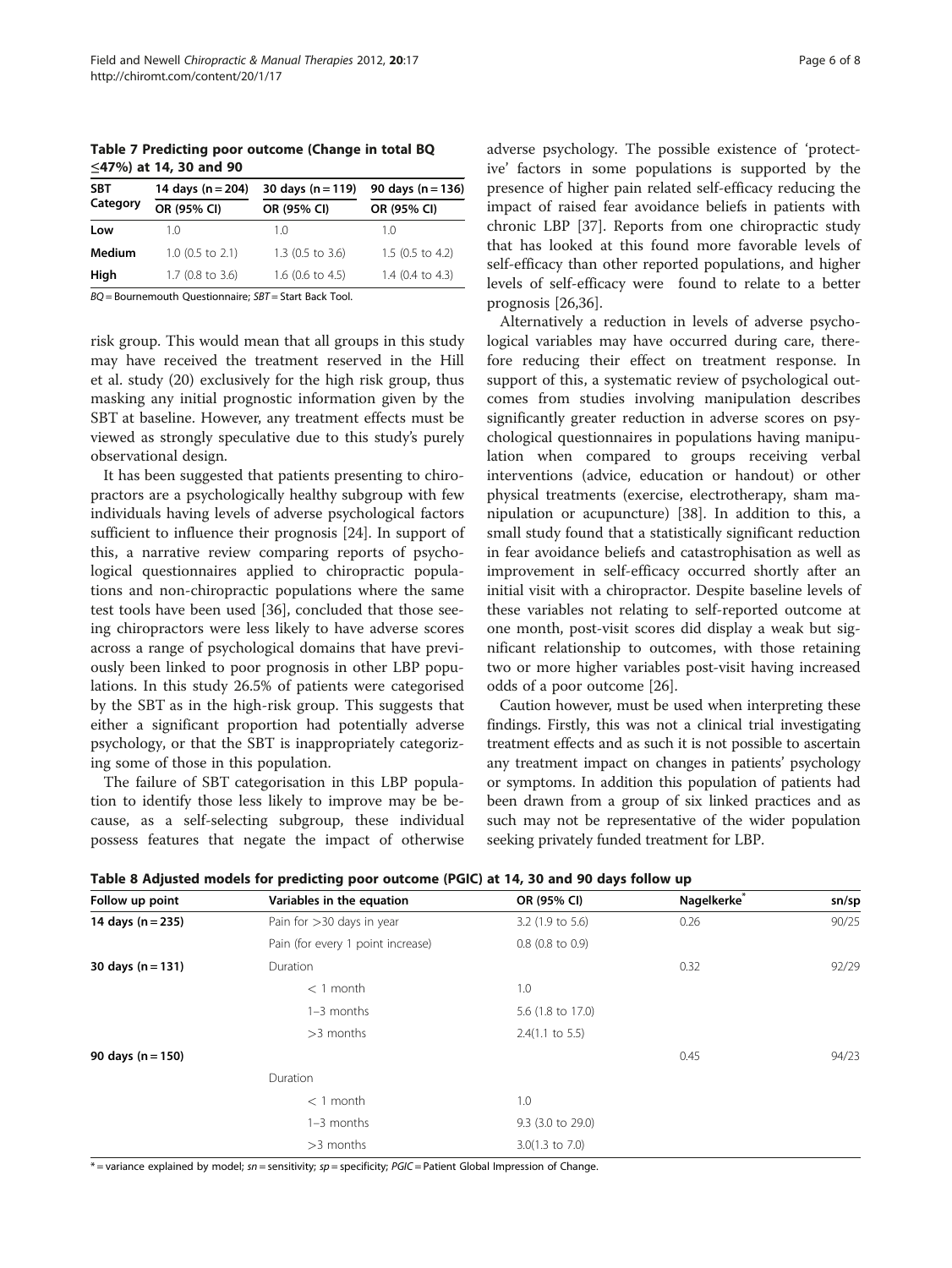<span id="page-6-0"></span>Additionally, there are some differences in response rates between the SBT categories, particularly at 90 days and the potential remains for selection bias through differential attrition. However, comparisons of baseline demographics (age, pain, duration and BQ score) for each of the three SBT categories demonstrated no statistically significant differences between responders and non responders, as was the number of treatments received at 90 days. Although this cannot rule out the possibility that those responding experienced different outcomes to non responders it provides some support for the contention that responders were more likely to be a representative sample based upon care received and baseline factors.

Lastly, comparisons of the results here with other studies are problematic due to differences in follow up times, outcome instruments and other methodological differences.

#### Conclusion

This study has shown that LBP patients seeking treatment for chiropractic and categorised by SBT at baseline show no differential risk of poor outcome between categorisation groups. Although this tool does differentiate LBP patients in terms of baseline pain and baseline total BQ scores, these differences disappeared by 30 days. At the present time, it is unclear whether the SBT is transferable to LBP populations outside of those it was originally developed for.

#### Competing interests

The author(s) declare that they have no competing interests.

#### Authors' contribution

JF conceived of the study, and was involved with its design, data collection, statistical analysis, interpretation and drafting the manuscript. DN performed the statistical analysis and was involved with its interpretation and in drafting the manuscript. Both authors read and approved the final manuscript.

#### Author details

<sup>1</sup> Private practice Back2Health, 2 Charles Street, Petersfield, Hants, UK. <sup>2</sup>Anglo-European College of Chiropractic, 13-15 Parkwood Rd, Bournemouth, UK.

Received: 21 December 2011 Accepted: 5 June 2012 Published: 12 June 2012

#### References

- 1. Hillman M, Wright A, Rajaratnam G, Tennant A, Chamberlain MA: Prevalence of low back pain in the community: implications for service provision in Bradford, UK. J Epidemiol Community Health 1996, 50(3):347-352.
- 2. Waxman R, Tennant A, Helliwell P: Community survey of factors associated with consultation for low back pain. BMJ 1998, 317 (7172):1564–15647.
- 3. Croft PR, Macfarlane GJ, Papageorgiou AC, Thomas E, Silman AJ: Outcome of low back pain in general practice: a prospective study. BMJ 1998, 316 (7141):1356–1359.
- Dunn K: Classification of low back pain in primary care: using "bothersomeness" to identify the most severe cases. Spine 2005, 30 (16):1887–1892.
- Hestbaek L, Leboeuf-Yde C, Manniche C: Low back pain: what is the longterm course? A review of studies of general patient populations. Eur Spine J 2003, 12(2):149-165.
- 6. Henschke N, Maher CG, Refshauge KM, Herbert RD, Cumming RG, Bleasel J, et al: Prognosis in patients with recent onset low back pain in Australian primary care: inception cohort study. BMJ 2008, 337:171
- 7. Bouter LM, Pennick V, Bombardier C: Cochrane back review group. Spine 2003, 28(12):1215.
- 8. vanTulder M, Becker A, Bekkering T, Breen A, Gil del Real M, Hutchinson A, et al: European guidelines for the management of acute nonspecific low back pain in primary care. Eur Spine J 2006, 15:169-15. 16.
- 9. Chou R, Quseem A, Snow V, Casey D, Cross T, Shekelle P, et al: Diagnosis and Treatment of Low Back Pain: A Joint Clinical Practice Guideline from the American College of Physicians and the American Pain Society. Ann Intern Med 2007, 2:147–478. 147.
- 10. NICE, Savigny P, Watson P, Underwood MR, Guideline Development Group: Early management of persistent non-specific low back pain: summary of NICE guidance. BMJ 2009, 338.
- 11. Jellema P, Van Der Windt D: Prediction of an unfavourable course of low back pain in general practice: comparison of four instruments. Br J General Practice 2007, 57(534):15–22.
- 12. Melloh M, Elfering A, EgliPresland C, Roeder C, Barz T, RolliSalathh C, et al: Identification of prognostic factors for chronicity in patients with low back pain: a review of screening instruments. International Orthopaedics (SICOT) 2009, 33(2):301–301.
- 13. Leboeuf-Yde C, Greboeuf-Y A, Borge JA, Lothe J, Magnesen E, Nilsson Nilssoal: The nordic back pain subpopulation program: demographic and clinical predictors for outcome in patients receiving chiropractic treatment for persistent low back pain. JMPT 2004, 27(8):493–502.
- 14. Newell D, Field J: Who will get better? Predicting clinical outcomes in a chiropractic practice. Clin Chiropr 2008, 13(1):108.
- 15. Lakke S, Soer R, Takken T, Reneman M: Risk and prognostic factors for nonspecific musculoskeletal pain: A synthesis of evidence from systematic reviews classified into ICF dimensions. Pain 2009, 147(3):153–164.
- 16. Chou R, Shekelle P: Will this patient develop persistent disabling low back pain? JAMA 2010, 303(13):1295–1302.
- 17. Ramond A, Bouton C, Richard I, Roquelaure Y, Baufreton C, Legrand E, et al: Psychosocial risk factors for chronic low back pain in primary care--a systematic review. Fam Pract 2011, 28(1):12–21.
- 18. Thomas E, Silman AJ, Croft PR, Papageorgiou AC, Jayson MIV, Macfarlane GJ: Predicting who develops chronic low back pain in primary care: a prospective study. BMJ 1999, 318:1662–1667.
- 19. Bolton JE, Hurst H: Prognostic factors for short-term improvement in acute and persistent musculoskeletal pain consulters in primary care. Chiropr Man Therap 2011, 19:27.
- 20. Hill JC, Dunn KM, Lewis M, Mullis R, Main CJ, Foster NE, et al: A primary care back pain screening tool: identifying patient subgroups for initial treatment. Arthritis Rheum 2008, 59(5):632–641.
- 21. Celestin J, Edwards RR, Jamison RN: Pretreatment Psychosocial Variables as Predictors of Outcomes Following Lumbar Surgery and Spinal Cord Stimulation: A Systematic Review and Literature Synthesis. Pain Medicine 2009, 10(4):639–653.
- 22. Kamper SJ, Maher CG, Hancock MJ, Koes BW, Croft PR, Hay EM: Treatmentbased subgroups of low back pain: a guide to appraisal of research studies and a summary of current evidence. Best Practice & Research Clinical Rheumatology 2010, 24(2):181–191.
- 23. Grotle M, Foster NE, Dunn KM, Croft P: Are prognostic indicators for poor outcome different for acute and chronic low back pain consulters in primary care? Pain, 2010, 151(3):790–797.
- 24. Langworthy J, Breen A: Psychosocial factors and their predictive value in chiropractic patients with low back pain: a prospective inception cohort study. ChiroprOsteopat 2007, 15:5.
- 25. Leboeuf-Yde C, Rosenbaum A, Axen I, Lövgren P, Jørgensen K, Halasz L, et al: The Nordic Subpopulation Research Programme: prediction of treatment outcome in patients with low back pain treated by chiropractors - does the psychological profile matter? ChiroprOsteopat 2009, 17:14.
- 26. Field J, Newell D, McCarthy PW: Preliminary study into the components of the fear-avoidance model of LBP: change after an initial chiropractic visit and influence on outcome. ChiroprOsteopat 2010, 18:21.
- 27. Hill JC, Whitehurst DG, Lewis M, Bryan S, Dunn KM, Foster NE, et al: Comparison of stratified primary care management for low back pain with current best practice (STarT Back): a randomised controlled trial. Lancet 2011, 378(9602):1560–1571.